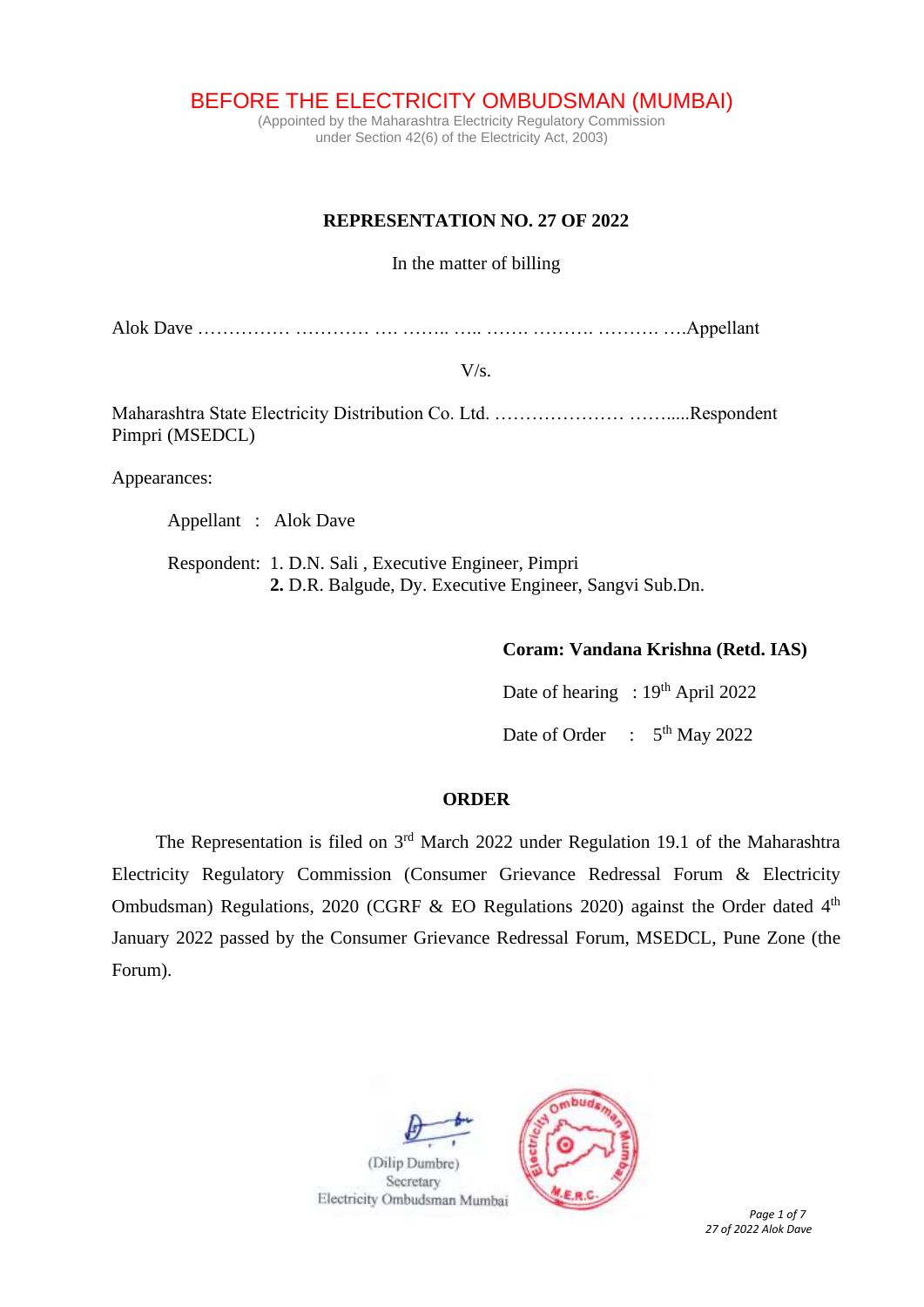2. The Forum, by its Order dated 04.01.2022 has partly allowed the grievance application in Case No. 26 of 2021. The Forum observed that the Respondent has already revised the bill of faulty status of the complainant as premises found non-use for the period from September 2020 to July 2021 and credited Rs. 23,629.66 to the Complainant. However, the Forum directed the Respondent

- a) to review its bill revision proposal and the documents be given to the Complainant within 30 days.
- b) to pay compensation to the Complainant at the rate of Rs. 50 per week or part thereof subject to maximum of Rs. 250/- for failure to meet Standards of Performance (SOP) for delay in replacement of faulty meter as per Regulation 25.1 of Maharashtra Electricity Regulatory Commission (Electricity Supply Code & Standards of Performance of Distribution Licensees including Power Quality) Regulations 2021
- c) to pay Rs. 2000/-an additional compensation towards mental agony.

3. Aggrieved by the order of the Forum, the Appellant filed this representation stating in brief as below: -

- (i) The Appellant is a residential consumer (No. 172010012959) from 11.04.2014 having sanctioned load of 4 KW at Flat No. 805, G Bldg., Pristine Profile, Near Sayaji Hotel, Wakad, Pune.
- (ii) The Respondent started average billing on 'Faulty' Status from Sept 2020 onwards. The defective meter should have been replaced within two months as per Regulation 14 of Supply Code Regulations 2005 under the provision of Part XII and Part XIV of the Electricity Act, 2003 (the Act).
- (iii) The said premises was not in use from mid October 2020 to Sept 2021. The Appellant has paid all bills of 'Faulty' Status totaling of Rs.26,625/- without any interest. The Appellant was residing during this period at his native place, Junagad, Gujarat in view of lockdown imposed by the Government due to Covid-19 Pandemic.
- (iv) The Appellant has requested the Respondent in December 2020 to replace the faulty meter through online web-based portal of the Respondent, however the Respondent did not replace the meter. The Appellant made complaint again through online web

(Dilip Dumbre

Secretary Electricity Ombudsman Mumbai



*Page 2 of 7 27 of 2022 Alok Dave*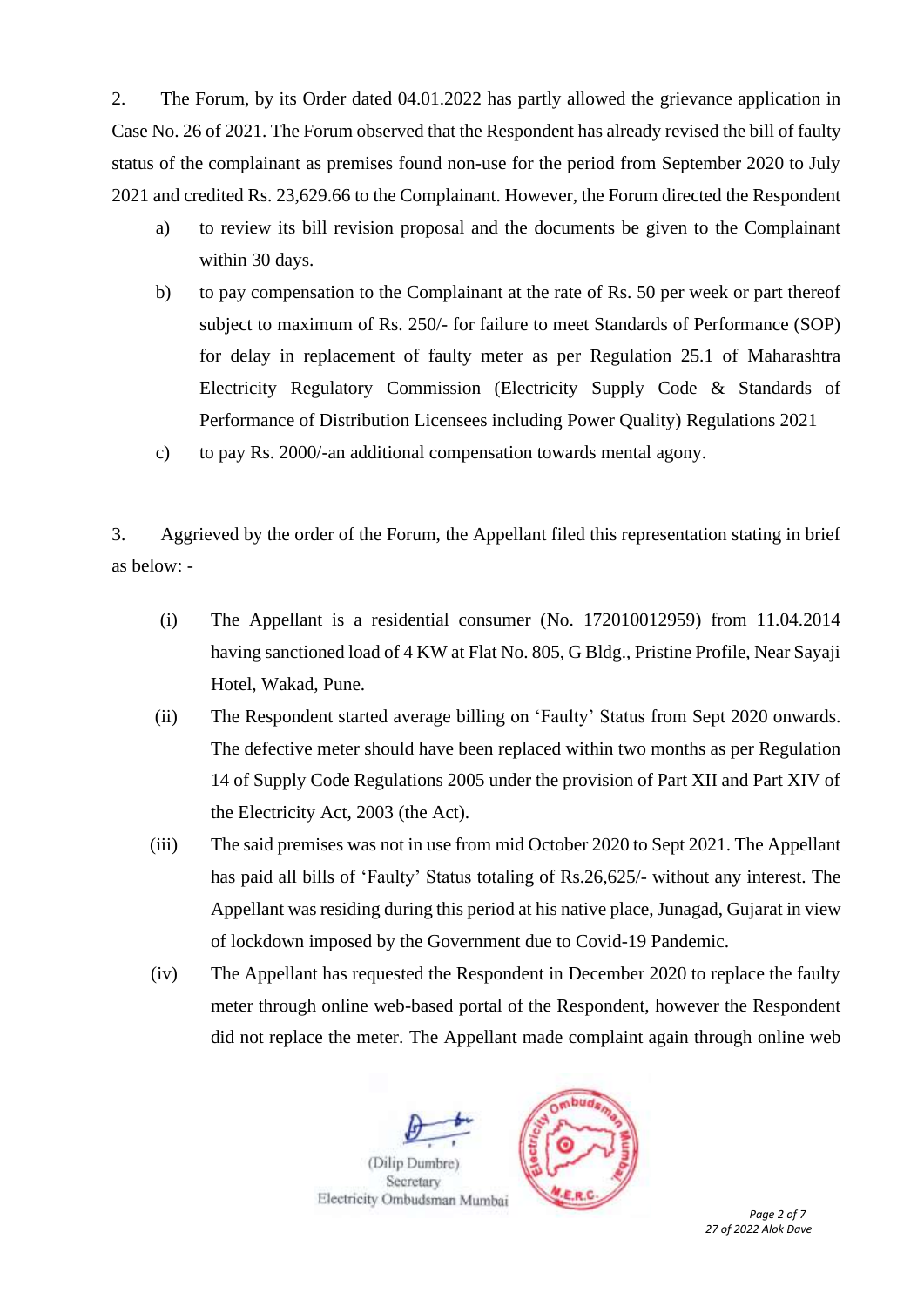based portal, however, the Respondent did not act and started giving excuse that new meters were out of stock.

- (v) The Appellant filed complaint in Internal Grievance Redressal Cell (IGRC) but there was no response. Thereafter, he approached the Forum on 13.07.2021. The Respondent continued to bill on average basis for faulty status from November 2020 to July 2021 and the faulty meter got replaced on 20.07.2021 resulting inordinate delay of 40 weeks.
- (vi) The Forum, by its Order dated 04.01.2022 has partly allowed the grievance. The Forum has given compensation of Rs.2000/- for such inordinate delay in replacement of faulty meter and Rs. 50/- per week maximum up to Rs. 250/- for which the Appellant is not satisfied. Under the Regulation, both the Forum as well as the Electricity Ombudsman are empowered to award delay compensation. However, awarding compensation of Rs.150/- per week for 40 days' totaling to Rs. (150x 40) 6000/- will be an exemplary award of compensation to the Respondent.
- (vii) Hence, the Appellant prays that the Respondent be directed
	- a. to compensate Rs.150/- per week for 40 days' delay totaling to Rs. (150 x 40) 6000/ against Rs.50/- per week maximum up to Rs. 250/- awarded by the Forum.
	- b. to award the cost of Rs. 1000/- (typing + print out + speed post postage etc.
- 4. The Respondent filed its reply by a letter dated 07.04.2022 stating in brief as under:-
	- (i) The Appellant is a three-phase residential consumer (No.172010012959) from 11.04.2014 having SL of 4 KW at Flat No. 805, G Building, Pristine Profile, Near Sayaji Hotel, Wakad, Pune. The Meter (Sr. No. 06219352 Make- Genus) was installed to the Appellant.
	- (ii) The Appellant was billed as per actual meter (Sr. No. 06219352 make- Genus) reading up to the billing month of August 2020. Display of meter disappeared, and meter was found faulty in the month of September 2020, hence the Appellant was billed on average basis of 320 units per month from September 2020 to July 2021.
	- (iii) There was shortage of three phase meters due to Covid -19 pandemic, hence there was delay in replacement of meter. After normalcy of flow of meters from

(Dilip Dumbre) Secretary

Electricity Ombudsman Mumbai



*Page 3 of 7 27 of 2022 Alok Dave*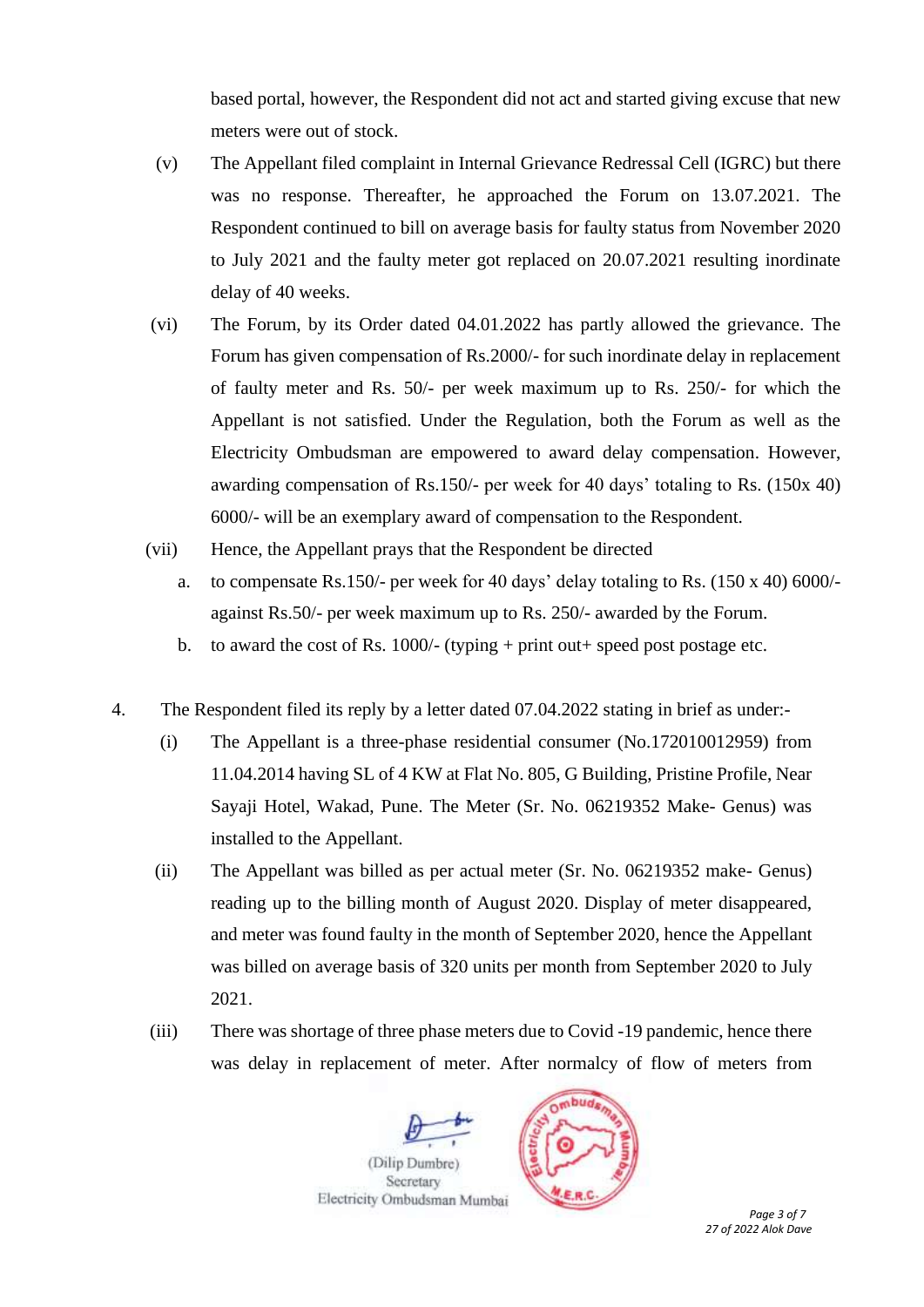manufacturer, meters were made available for replacements from Corporate Office, work for replacement of faulty meters was undertaken on top priority. The Appellant`s meter was replaced with new meter having Sr. No. 16731269, Make-L&T on 20.07.2021 and fed to the IT Billing System on 21.07.2021.

- (iv) As per Appellant`s complaint of non-use of electricity for the period from November 2020 to June 2021 and as per spot verification report dated 20.07.2021 of Sectional officer, Tathawade, the bill was revised for Rs (-) 23629.66 (Revision Id-12146121 Dt 22.07.2021) for the period November 2020 to June 2021 by considering zero unit consumption i.e., totally non-use of the premises.
- (v) The Appellant approached the Forum on 13.07.2021. The hearing was held on 30.11.2021. The Forum, by its Order dated 04.01.2022 has partly allowed the grievance. The bill revision for the period of November 2020 to June 2021 was already done. Afterwards, the bill revision of 'Faulty' Status of July 2020 was also done and credit B-80 for an amount of Rs.2848.94 was taken vide revision ID 12886006 dated 02.02.2022.
- (vi) As per order of the Forum, Rs  $2000/ +$  Rs  $250/$  (Total- Rs  $2250/$ -) was also credited towards compensation in Appellant`s bill on 06.02.2022 (Bill Revision ID 12896770). The order of the Forum is obeyed in Toto.
- (vii) The Appellant`s prayer regarding inadequate compensation of Rs.2000/- was unwarranted considering the Covid-19 pandemic situations. There was no flow of meter from manufacturers to MSEDCL in peak period of Covid-19. After improvement in stock of meters the meter was replaced. The delay in replacement of meter due to Covid-19 pandemic is beyond the control of distribution license.
- (viii) The Respondent referred the Regulation 26.1(a) of the Maharashtra Electricity Regulatory Commission (Electricity Supply Code and Standards of Performance of Distribution Licensees including Power Quality) Regulations, 2021(the Supply Code & SOP Regulations 2021). The licensee is exempted from meeting their obligations under these Regulations in case of force majeure events such as cyclone, floods, storms, war, mutiny, civil commotion, riots, lightning, earthquake, lockout, precautionary disconnection of supply, fire affecting



*Page 4 of 7 27 of 2022 Alok Dave*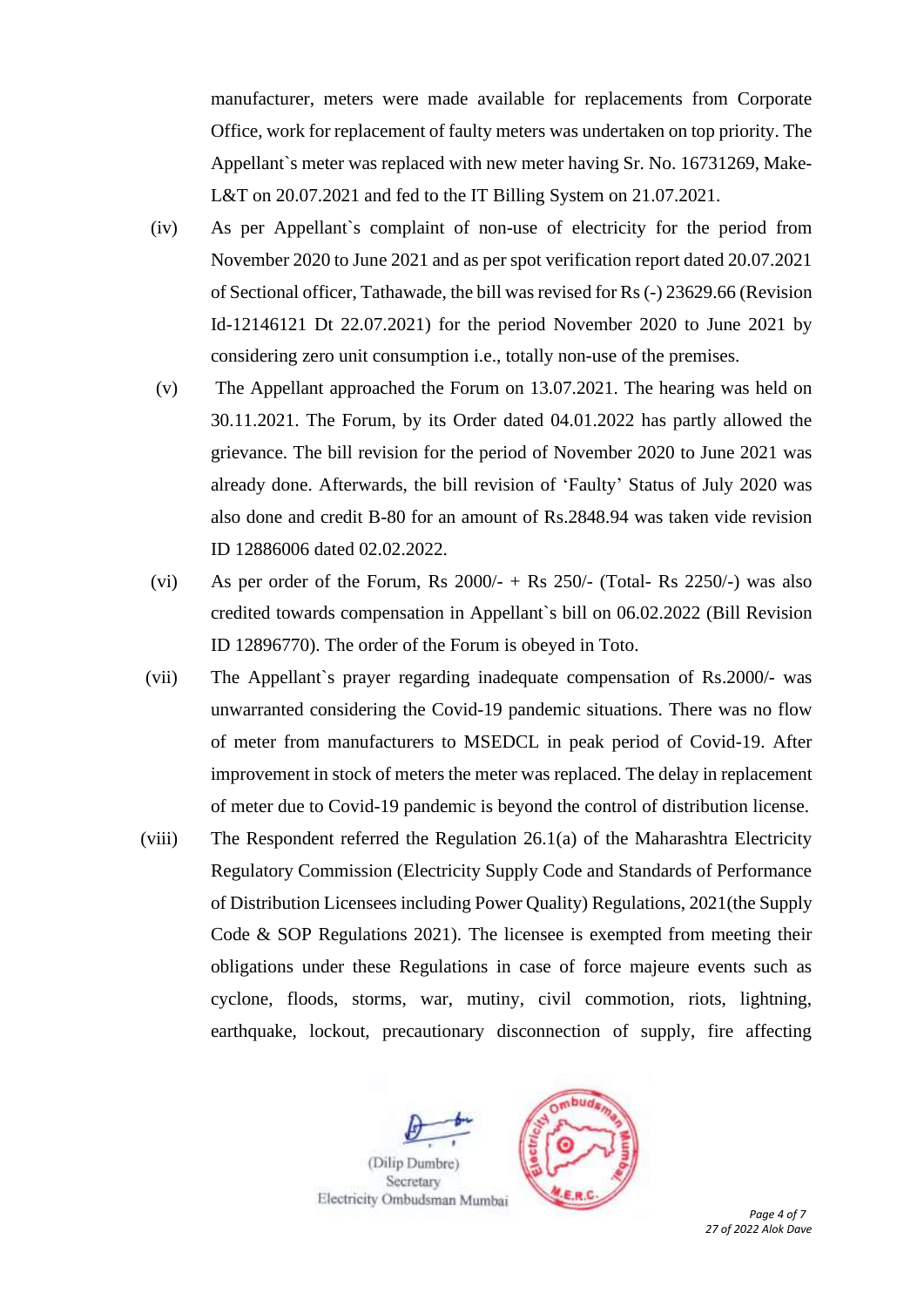licensee's installations and activities. The Covid-19 pandemic comes under force measure.

- (ix) The Respondent has taken due care of meter replacement after improvement of meter flow for faulty meter. The Appellant was kept informed in total affair.
- (x) Considering all these facts and provision of Regulations, representation of the Appellant is totally unwarranted and hence be dismissed.

5. The hearing was held on 05.04.2022 through video conference. The Appellant argued in line with his written submission. The Appellant further argued that complaint for replacement of faulty meter was registered twice through online portal of the Respondent which was closed after five months i.e., in the month of May 2021 without taking any action including intimation to the Appellant. This is highly objectionable and indicates how the Respondent is careless for servicing its consumers. This is sample case like litmus test but it is necessary that the working of the Respondent must be improved. The Appellant narrated the case in details and prays that the Respondent be directed to compensate of Rs.150/- per week for 40 days' delay totaling to Rs. (150x 40) 6000/- and the interest of about Rs.911/- be granted as Appellant has paid all high bills of faulty Status of meter which was refunded to the Appellant after bill revision in the bill. The Respondent utilized this amount in advance and hence while refunding it is necessary to refund with interest.

6. The Respondent argued in line with its written submission. The Respondent argued that there was delay for meter replacement of the Appellant due to Covid-19 pandemic which is beyond the control of distribution license. The Respondent referred the Regulation 26.1(a) of the Commission of the Supply Code & SOP Regulations 2021. The licensee is exempted from meeting their obligations under the Regulation 26.1 (a) in case of force majeure events such as cyclone, floods, storms, war, mutiny, civil commotion, riots, lightning, earthquake, lockout, precautionary disconnection of supply, fire affecting licensee's installations and activities. The Covid-19 pandemic comes under force majeure. The Respondent has taken due care of meter replacement after improvement of meter flow for faulty meter. The Appellant was kept informed of the situation during the case. Hence, the Respondent prays that the representation of the Appellant be dismissed.



*Page 5 of 7 27 of 2022 Alok Dave*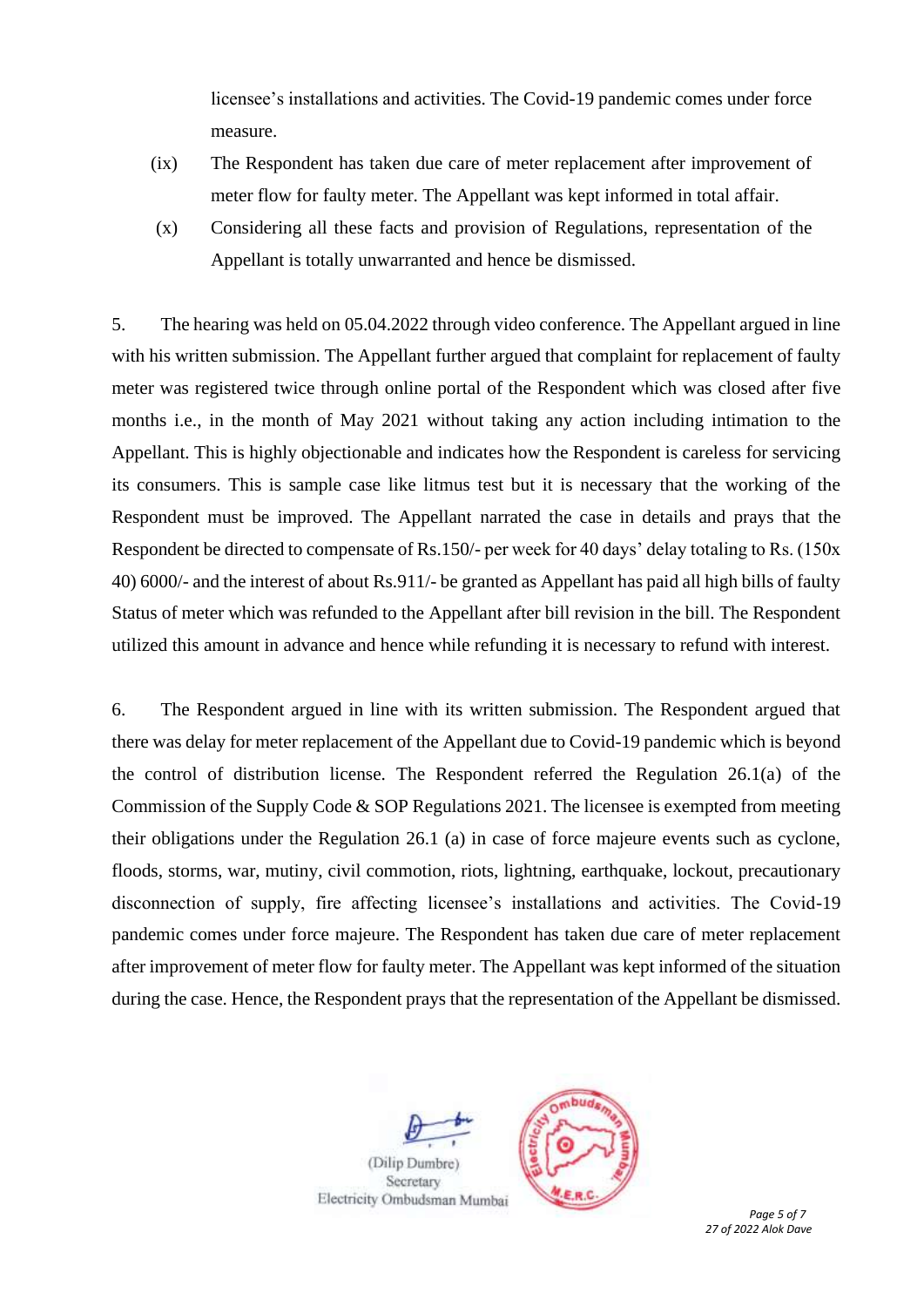## **Analysis and Ruling**

7. Heard the parties and perused the documents on record. The Appellant is a three phase residential consumer. The meter of the Appellant was found defective from September 2020. Tthe Appellant was billed on average basis of 320 units per month from September 2020 to July 2021. The meter of the Appellant was then replaced on 20.07.2021. The bills which were sent on Faulty Status were revised by the Respondent and necessary credits were also passed on the ensuing bills.

8. The Appellant contended that he made a complaint for replacement of faulty meter through online web-based portal of the Respondent, however the Respondent did not replace the meter within the time schedule of two billing cycles but replaced it after 40 weeks. On the contrary, the Respondent stated that there was no supply of meters from manufacturers to MSEDCL in the peak period of Covid-19. After improvement of stock position of meters, the meter of the Appellant was replaced. The delay in replacement of meter due to Covid-19 pandemic is beyond the control of distribution license.

9. The Covid-19 pandemic has caused global disorder in financial and commodity markets. The Regulations 26.1 of the Supply code & SOP Regulations 2021 of the Commission speaks as below:

# *" 26. Exemptions*

*26.1. Nothing contained in these Regulations shall apply where, in the opinion of the Commission, the Distribution Licensee is prevented from meeting his obligations under these Regulations by—*

*a. force majeure events such as cyclone, floods, storms, war, mutiny, civil commotion, riots, lightning, earthquake, lockout, precautionary disconnection of supply, fire affecting licensee's installations and activities;* 

*b………. …………….. ………… ……………..*

*c. …………………. …………….. ………………..* 

*d. or other occurrences beyond the control of the Distribution Licensee:* 

*Provided that the Distribution Licensee shall not be excused from failure to maintain the standards of performance under these Regulations, where such failure can be attributed to negligence or deficiency or lack of preventive maintenance of the distribution system or failure to take reasonable precaution on the part of the Distribution Licensee." ……. Emphasis added.*



 *Page 6 of 7 27 of 2022 Alok Dave*